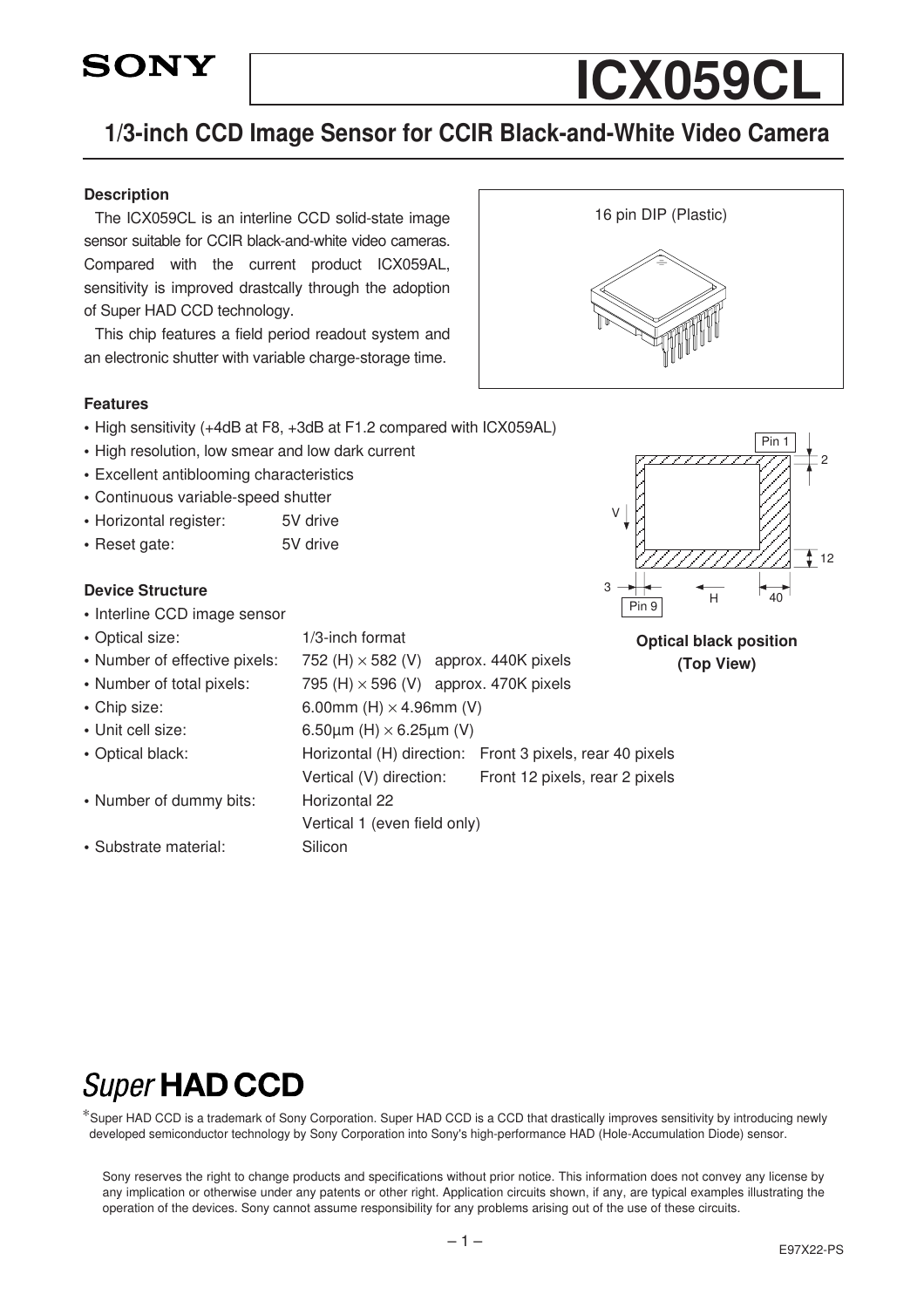# Block Diagram and Pin Configuration

(Top View)



#### Pin Description

|                | Pin No. Symbol        | Description                      | Pin No. Symbol |                        | Description                                    |
|----------------|-----------------------|----------------------------------|----------------|------------------------|------------------------------------------------|
|                | Vø <sub>4</sub>       | Vertical register transfer clock | 9              | <b>V</b> <sub>DD</sub> | Output amplifier drain supply                  |
| 2              | Vф <sub>3</sub>       | Vertical register transfer clock | 10             | <b>GND</b>             | <b>GND</b>                                     |
| 3              | V¢2                   | Vertical register transfer clock | 11             | <b>SUB</b>             | Substrate (Overflow drain)                     |
| $\overline{4}$ | Vø1                   | Vertical register transfer clock | 12             | <b>VL</b>              | Protective transistor bias                     |
| 5              | <b>GND</b>            | <b>GND</b>                       | 13             | <b>RG</b>              | Reset gate clock                               |
| 6              | <b>V<sub>GG</sub></b> | Output amplifier gate bias       | 14             | LH <sub>01</sub>       | Horizontal register final stage transfer clock |
| 7              | <b>Vss</b>            | Output amplifier source          | 15             | $H\phi_1$              | Horizontal register transfer clock             |
| 8              | <b>VOUT</b>           | Signal output                    | 16             | H <sub>¢2</sub>        | Horizontal register transfer clock             |

#### Absolute Maximum Ratings

|                                                                                                   | Item                                                                                                                              | Ratings         | Unit         | Remarks |
|---------------------------------------------------------------------------------------------------|-----------------------------------------------------------------------------------------------------------------------------------|-----------------|--------------|---------|
| Substrate voltage SUB - GND                                                                       |                                                                                                                                   | $-0.3$ to $+55$ | v            |         |
|                                                                                                   | VDD, VOUT, VSS - GND                                                                                                              | $-0.3$ to $+18$ | V            |         |
| Supply voltage                                                                                    | VDD, VOUT, VSS-SUB                                                                                                                | $-55$ to $+10$  | v            |         |
|                                                                                                   | Vφ1, Vφ2, Vφ3, Vφ4 - GND                                                                                                          | $-15$ to $+20$  | V            |         |
| Vertical clock input voltage                                                                      | V <sub><math>\phi</math>1</sub> , V <sub><math>\phi</math>2</sub> , V <sub><math>\phi</math>3</sub> , V $\phi$ <sub>4</sub> - SUB | to $+10$        | V            |         |
| Voltage difference between vertical clock input pins                                              |                                                                                                                                   | to $+15$        | V            | $*1$    |
|                                                                                                   | Voltage difference between horizontal clock input pins                                                                            | to $+17$        | v            |         |
| $H\phi_1$ , $H\phi_2 - V\phi_4$                                                                   |                                                                                                                                   | $-17$ to $+17$  | v            |         |
| $H\phi$ <sub>1</sub> , $H\phi$ <sub>2</sub> , $LH\phi$ <sub>1</sub> , RG, $V$ <sub>GG</sub> - GND |                                                                                                                                   | $-10$ to $+15$  | V            |         |
| $H\phi_1$ , $H\phi_2$ , $LH\phi_1$ , RG, $VGG - SUB$                                              |                                                                                                                                   | $-55$ to $+10$  | V            |         |
| $V_L - SUB$                                                                                       |                                                                                                                                   | $-65$ to $+0.3$ | v            |         |
| V \$1, V \$2, V \$3, V \$4, V D D, V OUT - V L                                                    |                                                                                                                                   | $-0.3$ to $+30$ | V            |         |
| $RG - V_L$                                                                                        | $-0.3$ to $+24$                                                                                                                   | V               |              |         |
| VGG, Vss, $H\phi_1$ , $H\phi_2$ , $LH\phi_1 - V_L$                                                |                                                                                                                                   | $-0.3$ to $+20$ | V            |         |
| Storage temperature                                                                               |                                                                                                                                   | $-30$ to $+80$  | °C           |         |
| Operating temperature                                                                             |                                                                                                                                   | $-10$ to $+60$  | $\mathrm{C}$ |         |

 $*1$  +27V (Max.) when clock width < 10µs, clock duty factor < 0.1%.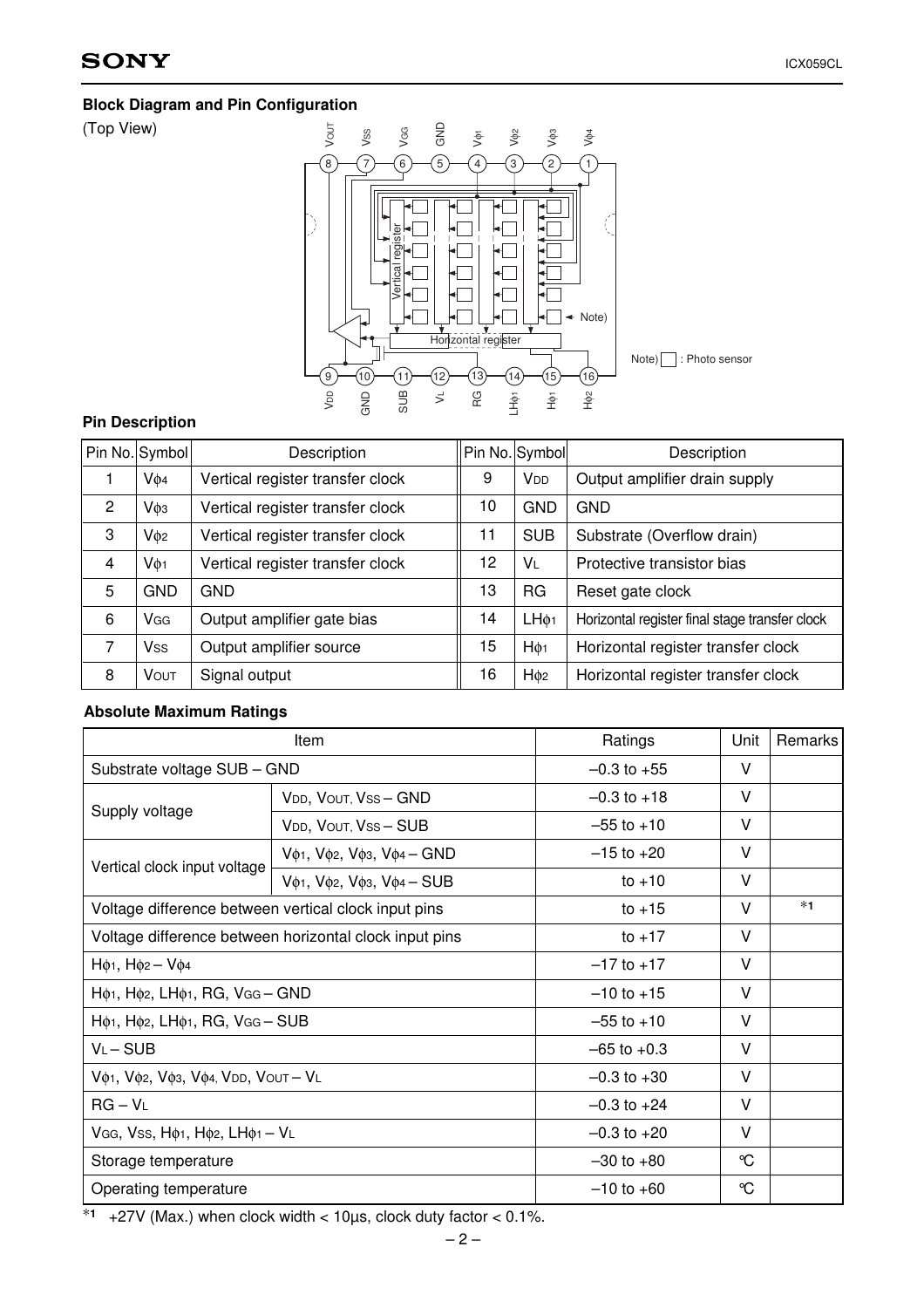#### Bias Conditions

| ltem                                                           | Symbol                    | Min.  | Typ.                                  | Max.  | Unit   | <b>Remarks</b> |
|----------------------------------------------------------------|---------------------------|-------|---------------------------------------|-------|--------|----------------|
| Output amplifier drain voltage                                 | <b>V<sub>DD</sub></b>     | 14.55 | 15.0                                  | 15.45 | v      |                |
| Output amplifier gate voltage                                  | <b>V<sub>GG</sub></b>     | 3.8   | 4.2                                   | 4.65  | v      |                |
| Output amplifier source                                        | Vss                       |       | Grounded with<br>$820\Omega$ resistor |       |        | ±5%            |
| Substrate voltage adjustment range                             | <b>V</b> <sub>SUB</sub>   | 9.0   |                                       | 18.5  | v      | $*1$           |
| Fluctuation range after substrate voltage adjustment           | $\Delta$ V <sub>SUB</sub> | $-3$  |                                       | $+3$  | $\%$   |                |
| Reset gate clock voltage adjustment range                      | <b>VRGL</b>               | 1.0   |                                       | 4.0   | $\vee$ | $*1, *6$       |
| Fluctuation range after reset gate clock voltage<br>adjustment | $\Delta V$ RGL            | $-3$  |                                       | $+3$  | $\%$   |                |
| Protective transistor bias                                     | VL                        |       | $*2$                                  |       |        |                |

#### DC Characteristics

| Item                           | Symbol           | Min. | ⊤ур. | Max. | Unit | <b>Remarks</b> |
|--------------------------------|------------------|------|------|------|------|----------------|
| Output amplifier drain current | IDD              |      | 5    |      | mA   |                |
| Input current                  | IIN1             |      |      |      | μA   | *3             |
| Input current                  | lin <sub>2</sub> |      |      | 10   | μA   | $*4$           |

∗<sup>1</sup> Indications of substrate voltage (VSUB) · reset gate clock voltage (VRGL) setting value.

The setting values of substrate voltage and reset gate clock voltage are indicated on the back of the image sensor by a special code. Adjust substrate voltage (V<sub>SUB</sub>) and reset gate clock voltage (V<sub>RGL</sub>) to the indicated voltage. Fluctuation range after adjustment is ±3%.

V<sub>SUB</sub> code one character indication

V<sub>RGL</sub> code one character indication ↑ ↑

 $\Box$  $\Box$ 

VRGL code VSUB code

Code and optimal setting correspond to each other as follows.

| l Vrgu code     |  |  |  |                                             |
|-----------------|--|--|--|---------------------------------------------|
| Optimal setting |  |  |  | $1.0$   $1.5$   2.0   2.5   3.0   3.5   4.0 |

| VSUB CODE       |                               |  |      | - | m | -Ni |  |                                                           |  |  | W   |               |               |
|-----------------|-------------------------------|--|------|---|---|-----|--|-----------------------------------------------------------|--|--|-----|---------------|---------------|
| Optimal setting | 9.0   9.5   10.0   10.5   11. |  | .011 |   |   |     |  | 1.5 12.0 12.5 13.0 13.5 14.0 14.5 15.0 15.5 16.0 16.5 17. |  |  | .01 | $\rightarrow$ | 7.5 18.0 18.5 |

 $\epsilon$ Example> "5L"  $\rightarrow$  VRGL = 3.0V  $V$ SUB = 12.0 $V$ 

- <sup>\*2</sup> V∟ setting is the Vv∟ voltage of the vertical transfer clock waveform.<br><sup>\*3</sup> 1) Current to each pin when 18V is applied to V<sub>DD</sub>, Vo∪τ, Vss and SUB pins, while pins that are not tested are grounded.
	- 2) Current to each pin when 20V is applied sequentially to  $V_{\phi1}$ ,  $V_{\phi2}$ ,  $V_{\phi3}$  and  $V_{\phi4}$  pins, while pins that are not tested are grounded. However, 20V is applied to SUB pin.
	- 3) Current to each pin when 15V is applied sequentially to RG, LH $\phi_1$ , H $\phi_1$ , H $\phi_2$  and V<sub>GG</sub> pins, while pins that are not tested are grounded. However, 15V is applied to SUB pin.
	- 4) Current to V<sub>L</sub> pin when 30V is applied to Vφ1, Vφ2, Vφ3, Vφ4, VDD and VoUT pins or when, 24V is applied to RG pin or when, 20V is applied to VGG, Vss, Hφ1, Hφ<sup>2</sup> and LHφ<sup>1</sup> pins, while VL pin is grounded.
- However, GND and SUB pins are left open. <sup>∗</sup><sup>4</sup> Current to SUB pin when 55V is applied to SUB pin, while pins that are not tested are grounded.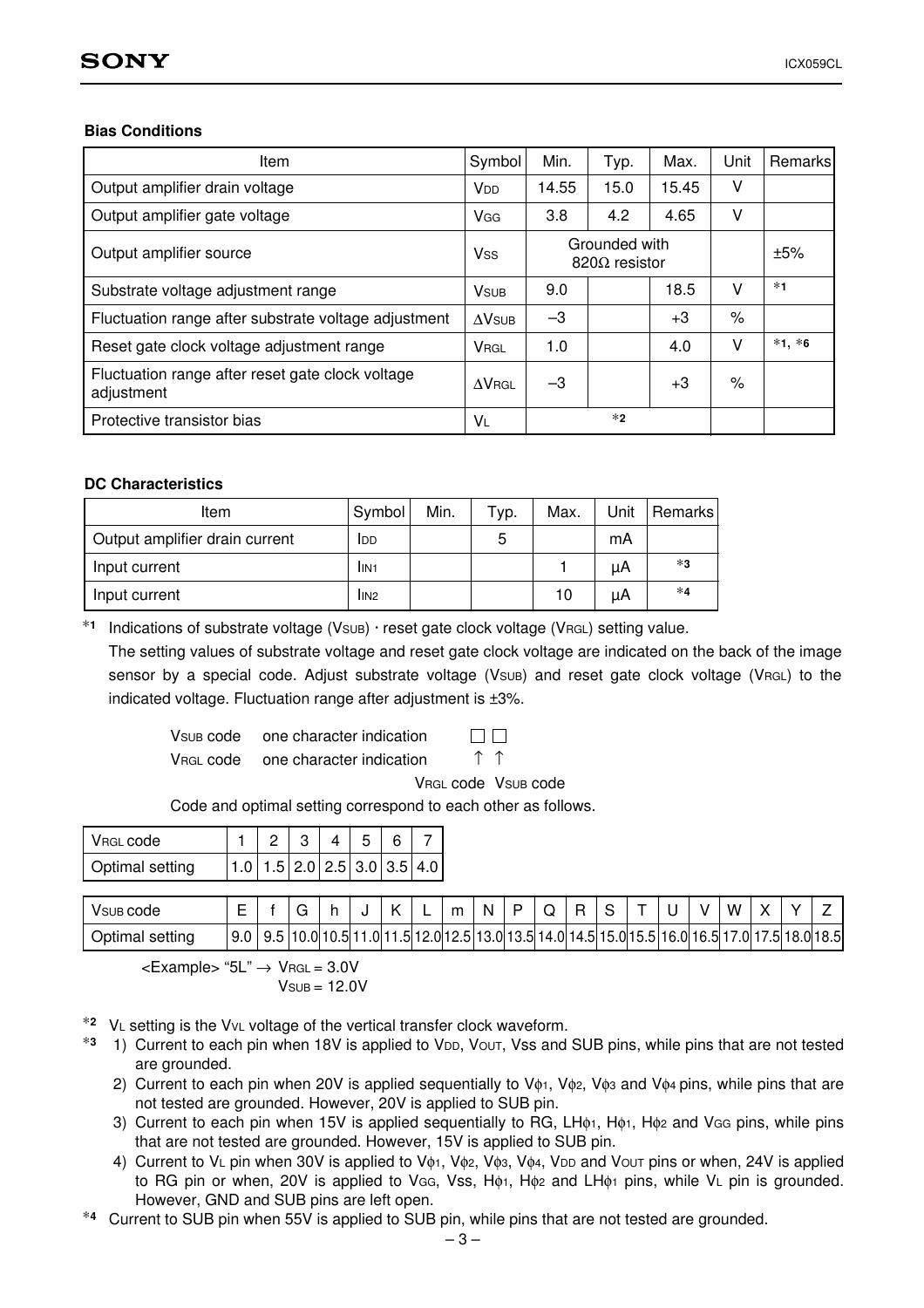### Clock Voltage Conditions

| Item                               | Symbol                         | Min.    | Typ.         | Max.   | Unit   | Waveform<br>diagram | Remarks                              |
|------------------------------------|--------------------------------|---------|--------------|--------|--------|---------------------|--------------------------------------|
| Readout clock voltage              | <b>V<sub>V</sub>T</b>          | 14.55   | 15.0         | 15.45  | V      | 1.                  |                                      |
|                                    | VVH1, VVH2                     | $-0.05$ | $\mathbf{0}$ | 0.05   | V      | $\overline{c}$      | $VvH = (VvH1 + VvH2)/2$              |
|                                    | VVH3, VVH4                     | $-0.2$  | $\mathbf 0$  | 0.05   | V      | $\overline{c}$      |                                      |
|                                    | VVL1, VVL2,<br>VVL3, VVL4      | $-9.0$  | $-8.5$       | $-8.0$ | V      | $\overline{2}$      | $VvL = (VvL3 + VvL4)/2$              |
|                                    | Vøv                            | 7.8     | 8.5          | 9.05   | V      | $\overline{2}$      | $V\phi v = VvHn - VvLn (n = 1 to 4)$ |
|                                    | $ VvH1 - VvH2 $                |         |              | 0.1    | V      | $\overline{2}$      |                                      |
| Vertical transfer clock<br>voltage | $VvH3 - VvH$                   | $-0.25$ |              | 0.1    | V      | $\overline{2}$      |                                      |
|                                    | $VvH4-VvH$                     | $-0.25$ |              | 0.1    | V      | $\overline{2}$      |                                      |
|                                    | <b>V</b> <sub>VHH</sub>        |         |              | 0.5    | V      | $\overline{2}$      | High-level coupling                  |
|                                    | <b>VVHL</b>                    |         |              | 0.5    | V      | $\overline{c}$      | High-level coupling                  |
|                                    | <b>V</b> <sub>VLH</sub>        |         |              | 0.5    | V      | $\overline{c}$      | Low-level coupling                   |
|                                    | <b>VVLL</b>                    |         |              | 0.5    | V      | $\overline{c}$      | Low-level coupling                   |
| Horizontal transfer                | <b>VOH, VOLH</b>               | 4.75    | 5.0          | 5.25   | V      | 3                   | $*5$                                 |
| clock voltage                      | VHL, VLHL                      | $-0.05$ | $\Omega$     | 0.05   | V      | 3                   | $*5$                                 |
| Reset gate clock                   | VORG                           | 4.5     | 5.0          | 5.5    | V      | $\overline{4}$      | $*6$                                 |
| voltage                            | VRGLH-VRGLL                    |         |              | 0.8    | V      | 4                   | Low-level coupling                   |
| Substrate clock voltage            | <b>V</b> $\phi$ <sub>SUB</sub> | 22.5    | 23.5         | 24.5   | $\vee$ | 5                   |                                      |

∗<sup>5</sup> The horizontal final stage transfer clock input pin LHφ<sup>1</sup> is connected to the horizontal transfer clock input pin Hφ1.

∗<sup>6</sup> The reset gate clock voltage need not be adjusted when reset gate clock is driven when the specifications are as given below. In this case, the reset gate clock voltage setting indicated on the back of the image sensor has not significance.

| Item             | Symbol                  | Min.   | Typ. | Max. | Unit | Waveform<br>diagram | Remarks |
|------------------|-------------------------|--------|------|------|------|---------------------|---------|
| Reset gate clock | <b>V</b> <sub>RGL</sub> | $-0.2$ |      | 0.2  |      | 4                   |         |
| voltage          | VORG                    | 8.5    | 9.0  | 9.5  |      | 4                   |         |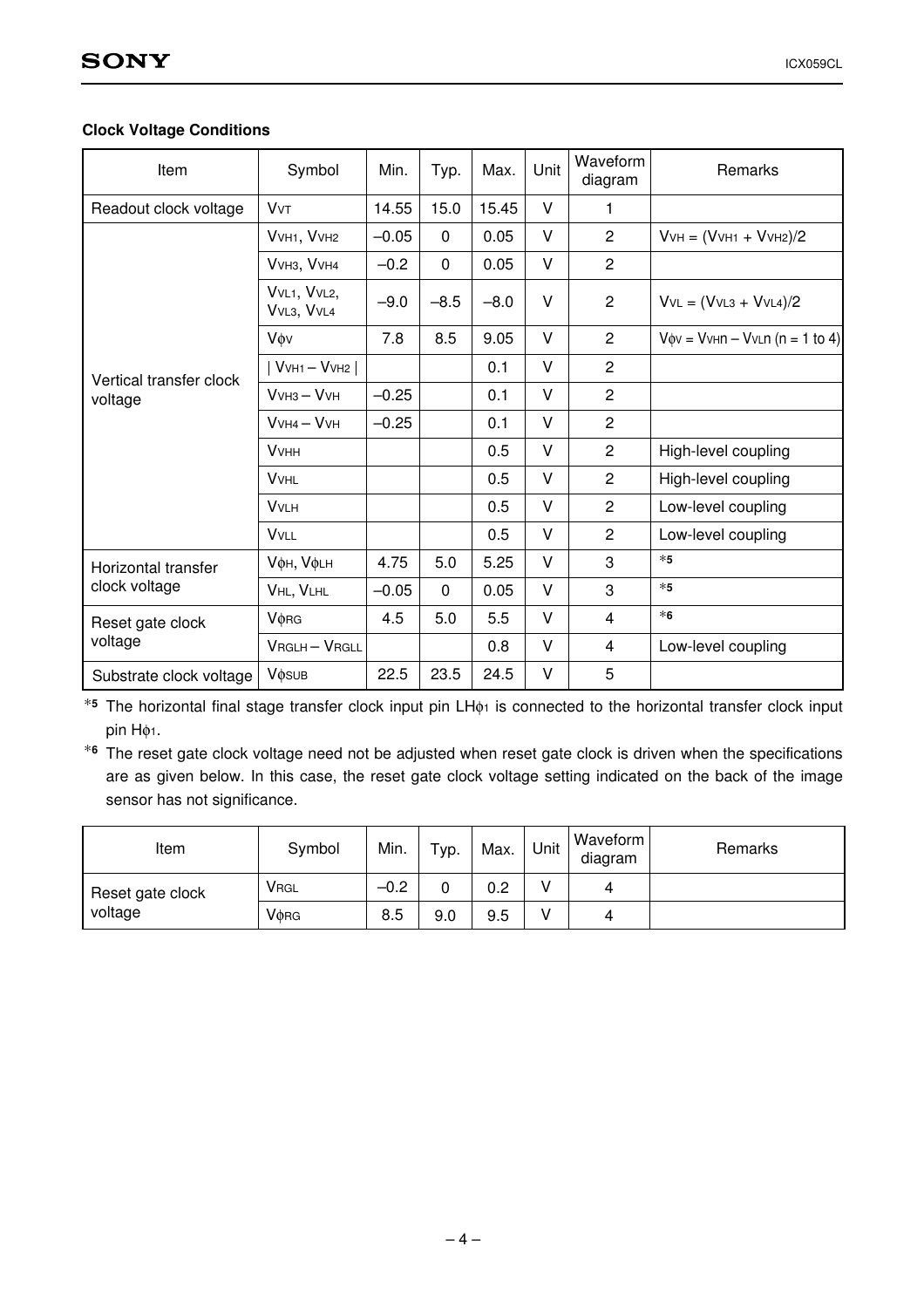# Clock Equivalent Circuit Constant

| Item                                                                 | Symbol                                                            | Min. | Typ. | Max. | Unit     | <b>Remarks</b> |
|----------------------------------------------------------------------|-------------------------------------------------------------------|------|------|------|----------|----------------|
| Capacitance between vertical transfer                                | $C$ $\phi$ V <sub>1</sub> , $C$ $\phi$ V <sub>3</sub>             |      | 1000 |      | рF       |                |
| clock and GND                                                        | Cov <sub>2</sub> , Cov <sub>4</sub>                               |      | 560  |      | рF       |                |
|                                                                      | Сфv12, Сфv34                                                      |      | 470  |      | pF       |                |
| Capacitance between vertical transfer                                | Сфу23, Сфу41                                                      |      | 390  |      | pF       |                |
| clocks                                                               | $C$ $\phi$ V <sub>13</sub>                                        |      | 180  |      | pF       |                |
|                                                                      | $C$ $\phi$ V <sub>24</sub>                                        |      | 100  |      | рF       |                |
| Capacitance between horizontal<br>transfer clock and GND             | Сфн1, Сфн2                                                        |      | 47   |      | рF       |                |
| Capacitance between horizontal<br>transfer clocks                    | Сфнн                                                              |      | 51   |      | pF       |                |
| Capacitance between horizontal final<br>stage transfer clock and GND | Сфин                                                              |      | 8    |      | рF       |                |
| Capacitance between reset gate clock<br>and GND                      | $C$ $\phi$ RG                                                     |      | 8    |      | рF       |                |
| Capacitance between substrate clock<br>and GND                       | <b>C</b> $\phi$ <sub>SUB</sub>                                    |      | 270  |      | pF       |                |
| Vertical transfer clock series resistor                              | R <sub>1</sub> , R <sub>2</sub> , R <sub>3</sub> , R <sub>4</sub> |      | 80   |      | $\Omega$ |                |
| Vertical transfer clock ground resistor                              | RGND                                                              |      | 15   |      | Ω        |                |
| Horizontal transfer clock series resistor                            | Rфн                                                               |      | 15   |      | Ω        |                |





Vertical transfer clock equivalent circuit Horizontal transfer clock equivalent circuit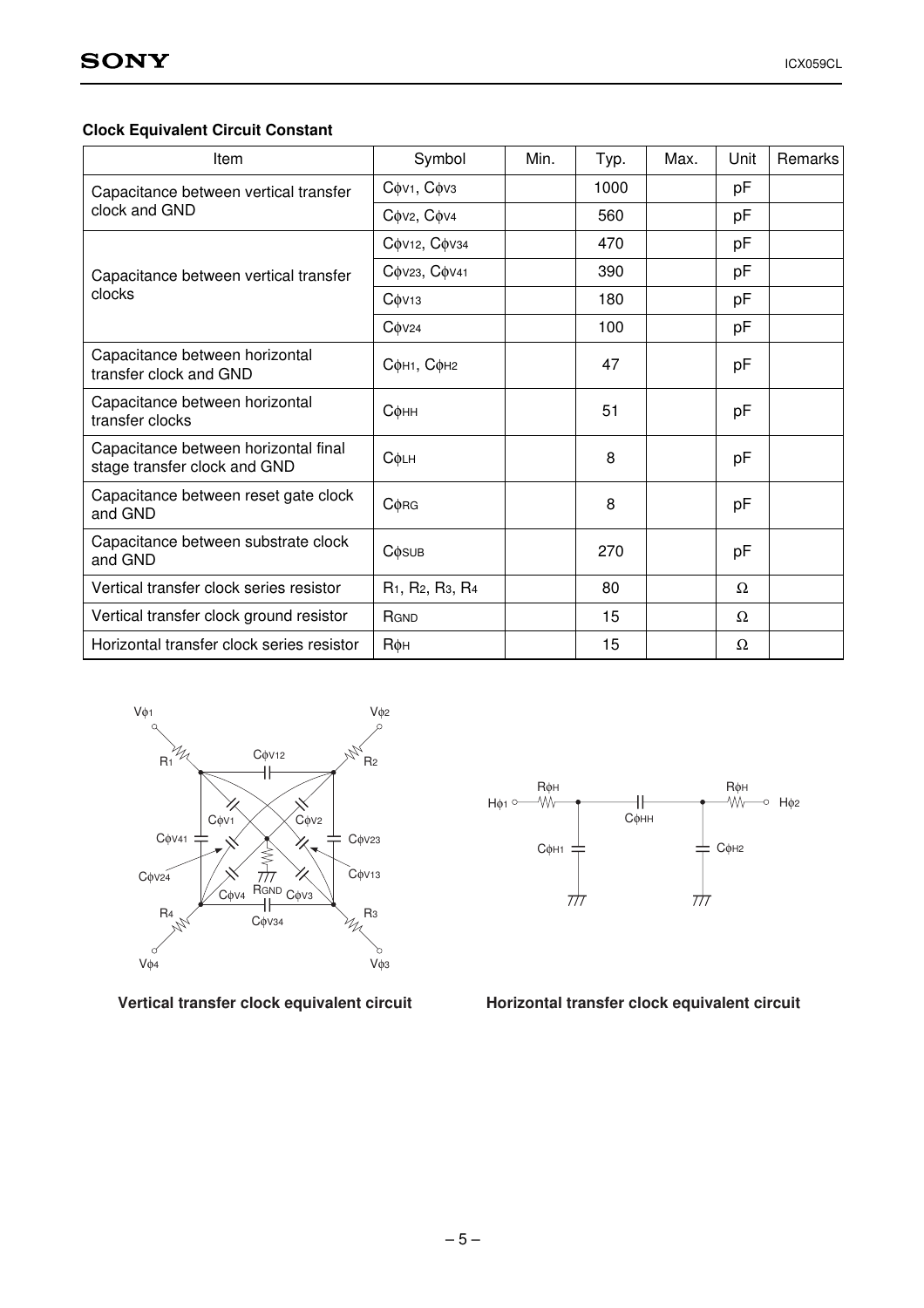#### Drive Clock Waveform Conditions

#### (1) Readout clock waveform



#### (2) Vertical transfer clock waveform



 $V$ VH =  $(V$ VH1 +  $V$ VH2 $)/2$  $VvL = (VvL3 + VvL4)/2$  $V\phi V = VvHn - VvLn (n = 1 to 4)$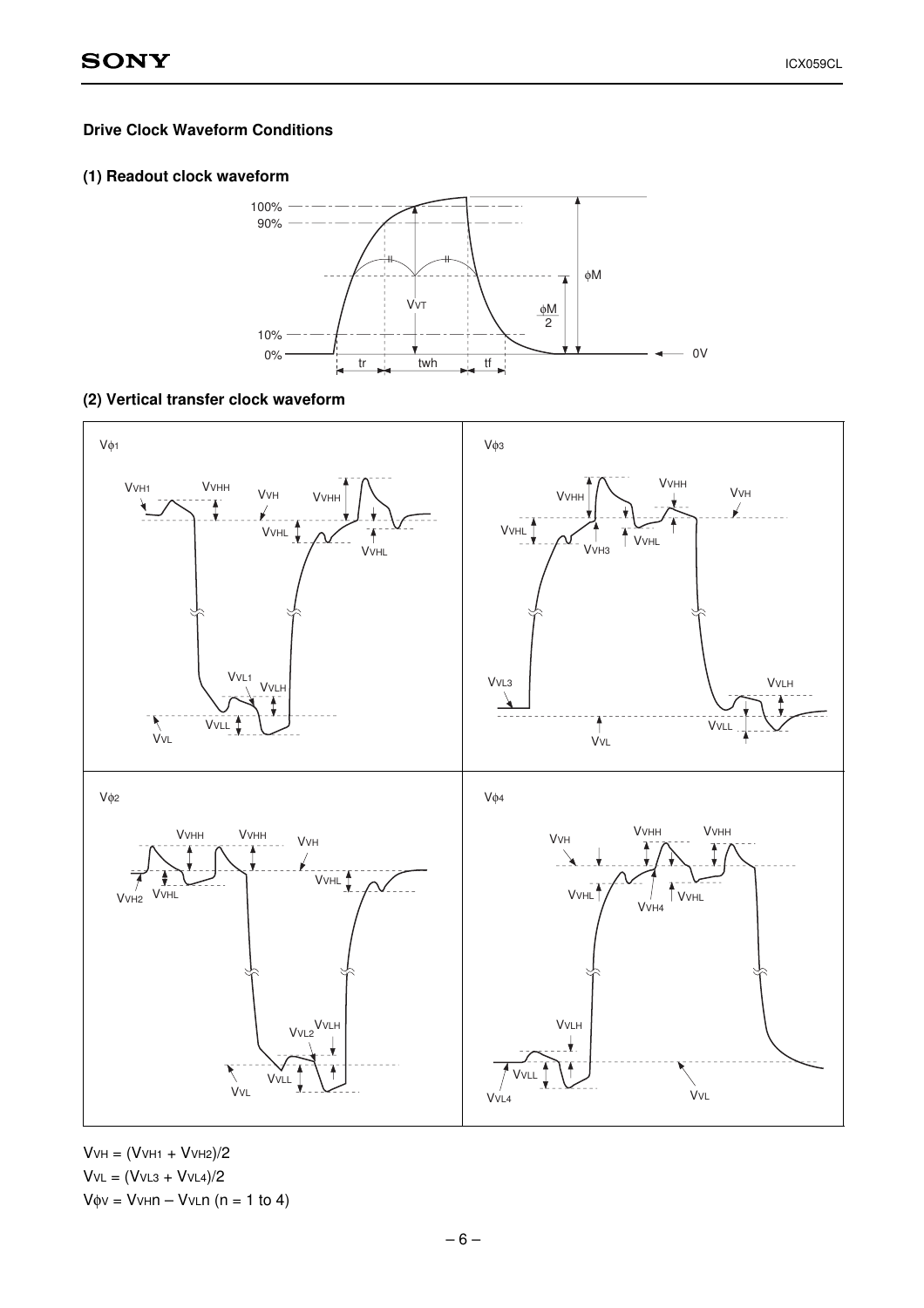#### (3) Horizontal transfer clock waveform



#### (4) Reset gate clock waveform



VRGLH is the maximum value and VRGLL is the minimum value of the coupling waveform during the period from Point A in the above diagram until the rising edge of RG.

In addition, VRGL is the average value of VRGLH and VRGLL.

 $V$ RGL =  $(V$ RGLH +  $V$ RGLL $)/2$ 

Assuming VRGH is the minimum value during the interval twh, then:

 $V$  $\phi$ RG =  $V$ RGH –  $V$ RGL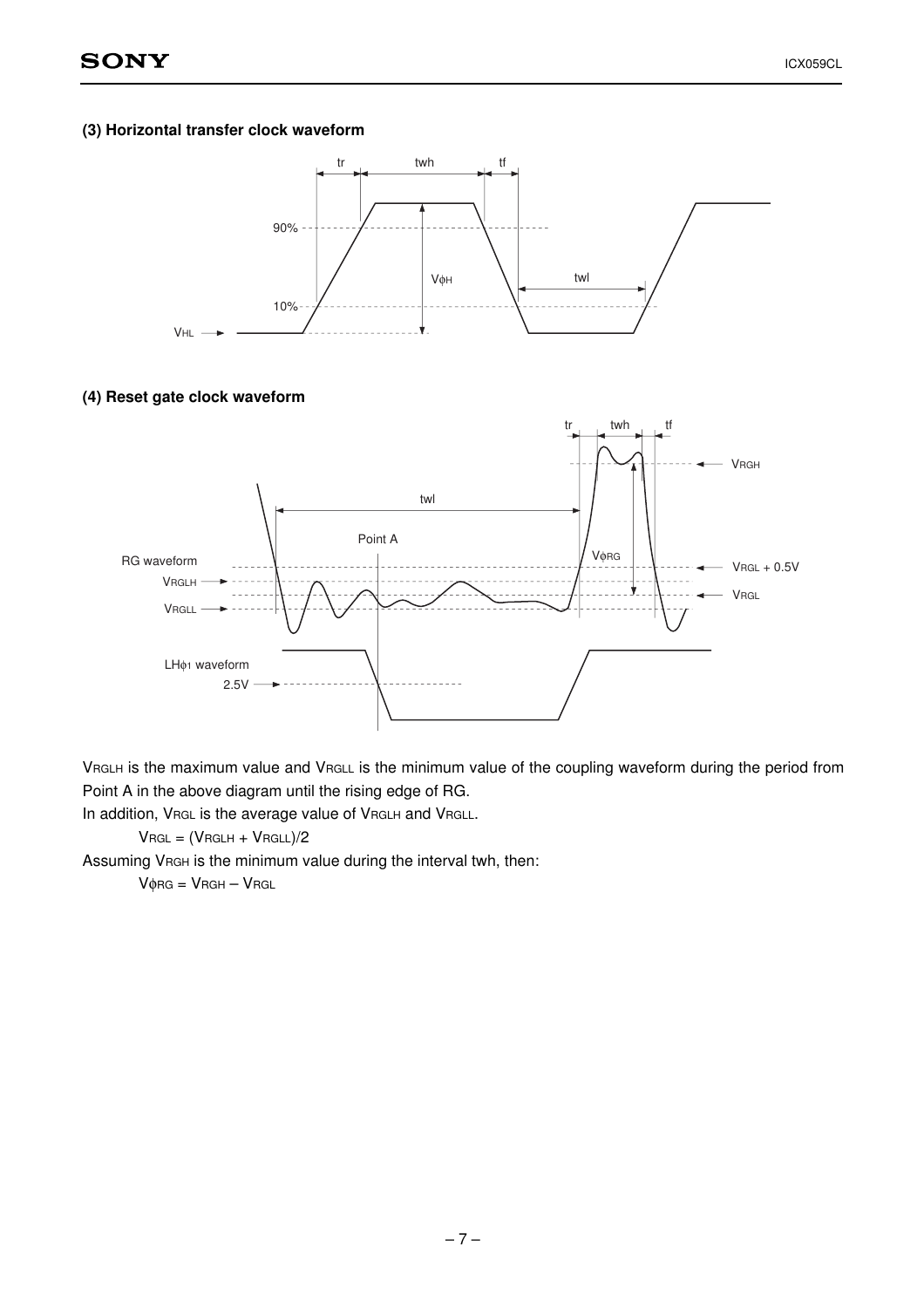#### (5) Substrate clock waveform



#### Clock Switching Characteristics

Note) Because the horizontal final stage transfer clock LHφ1 is connected to the horizontal transfer clock Hφ1, specifications will be the same as Hφ1.

|                              | Item                      | Symbol                |     | twh  |      | twl  |  | tr                                                |      |    | tf   |           | Unit | <b>Remarks</b>         |  |
|------------------------------|---------------------------|-----------------------|-----|------|------|------|--|---------------------------------------------------|------|----|------|-----------|------|------------------------|--|
|                              |                           |                       |     |      |      |      |  | Min. Typ. Max. Min. Typ. Max. Min. Typ. Max. Min. |      |    |      | Typ. Max. |      |                        |  |
|                              | Readout clock             | Vт                    | 2.3 | 2.5  |      |      |  | 0.5                                               |      |    | 0.5  |           | μs   | During<br>readout      |  |
| clock                        | Vertical transfer         | Vφ1, Vφ2,<br>Vфз, Vф4 |     |      |      |      |  |                                                   |      | 15 |      | 250       | ns   | $*1$                   |  |
|                              | During                    | Ηφ1, LHφ1             | 18  | 24   | 19.5 | 26   |  | 10                                                | 17.5 |    | 10   | 17.5      |      | $*2$                   |  |
|                              | imaging                   | H <sub>o2</sub>       | 21  | 26   | 19   | 24   |  | 10                                                | 15   |    | 10   | 15        | ns   |                        |  |
| Horizontal<br>transfer clock | During<br>parallel-serial | Ηφ1, LΗφ1             |     | 6.41 |      |      |  | 0.01                                              |      |    | 0.01 |           |      |                        |  |
|                              | conversion                | H <sub>¢2</sub>       |     |      |      | 6.41 |  | 0.01                                              |      |    | 0.01 |           | μs   |                        |  |
|                              | Reset gate clock          | <b>ORG</b>            | 11  | 13   |      | 51   |  | 3                                                 |      |    | 3    |           | ns   |                        |  |
|                              | Substrate clock           | <b>OSUB</b>           | 1.5 | 1.8  |      |      |  |                                                   | 0.5  |    |      | 0.5       | μs   | During<br>drain charge |  |

∗<sup>1</sup> When vertical transfer clock driver CXD1267AN is used.

∗<sup>2</sup> tf ≥ tr – 2ns, and the cross-point voltage (VCR) for the Hφ1 · LHφ1 rising side of the Hφ<sup>1</sup> · LHφ<sup>1</sup> and Hφ<sup>2</sup> waveforms must be at least 2.5V.

| ltem                                                               | Symbol |      | two |      | Unit | Remarks |  |
|--------------------------------------------------------------------|--------|------|-----|------|------|---------|--|
|                                                                    |        | Min. | VD. | Max. |      |         |  |
| Horizontal transfer clock $ $ H $\phi$ 1 · LH $\phi$ 1, H $\phi$ 2 |        | 16   | 20  |      | ns   | *3      |  |

∗<sup>3</sup> The overlap period for twh and twl of horizontal transfer clocks Hφ<sup>1</sup> · LHφ1 and Hφ<sup>2</sup> is two.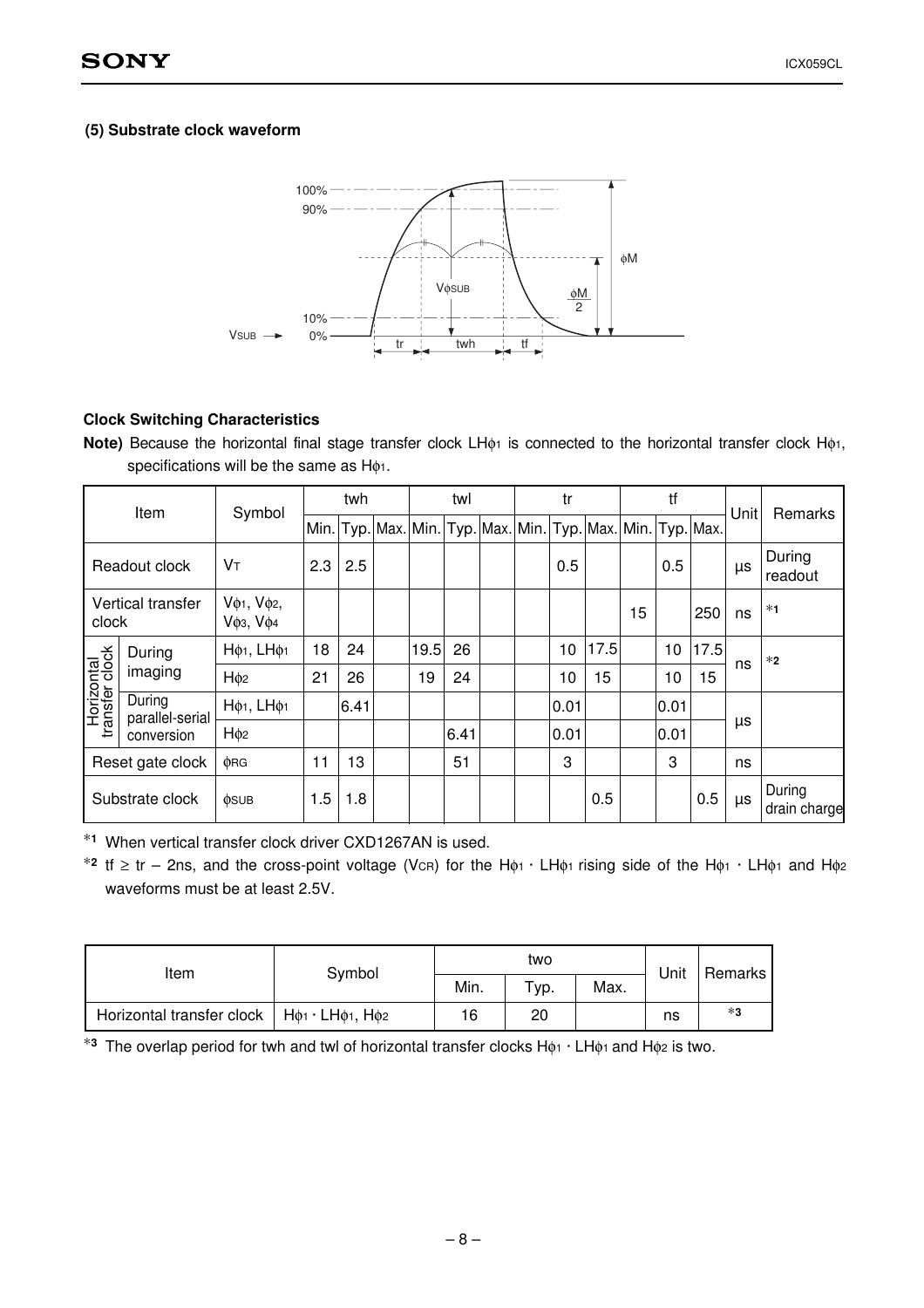# **Image Sensor Characteristics**

| n | °C)<br>ìΕ |
|---|-----------|
|---|-----------|

| Item                 | Symbol       | Min. | Typ.  | Max.  | Unit          | Measurement method | Remarks            |
|----------------------|--------------|------|-------|-------|---------------|--------------------|--------------------|
| Sensitivity          | S            | 360  | 460   |       | mV            |                    |                    |
| Saturation signal    | Vsat         | 540  |       |       | mV            | $\overline{2}$     | $Ta = 60^{\circ}C$ |
| Smear                | Sm           |      | 0.002 | 0.007 | $\%$          | 3                  |                    |
| Video signal shading | <b>SH</b>    |      |       | 20    | $\frac{1}{2}$ | 4                  | Zone 0 and I       |
|                      |              |      |       | 25    | $\%$          | 4                  | Zone 0 to II'      |
| Dark signal          | Vdt          |      |       | 2     | mV            | 5                  | $Ta = 60^{\circ}C$ |
| Dark signal shading  | $\Delta Vdt$ |      |       |       | mV            | 6                  | $Ta = 60^{\circ}C$ |
| Flicker              | F            |      |       | 2     | $\frac{1}{2}$ | 7                  |                    |
| Lag                  | Lag          |      |       | 0.5   | $\%$          | 8                  |                    |

# Zone Definition of Video Signal Shading

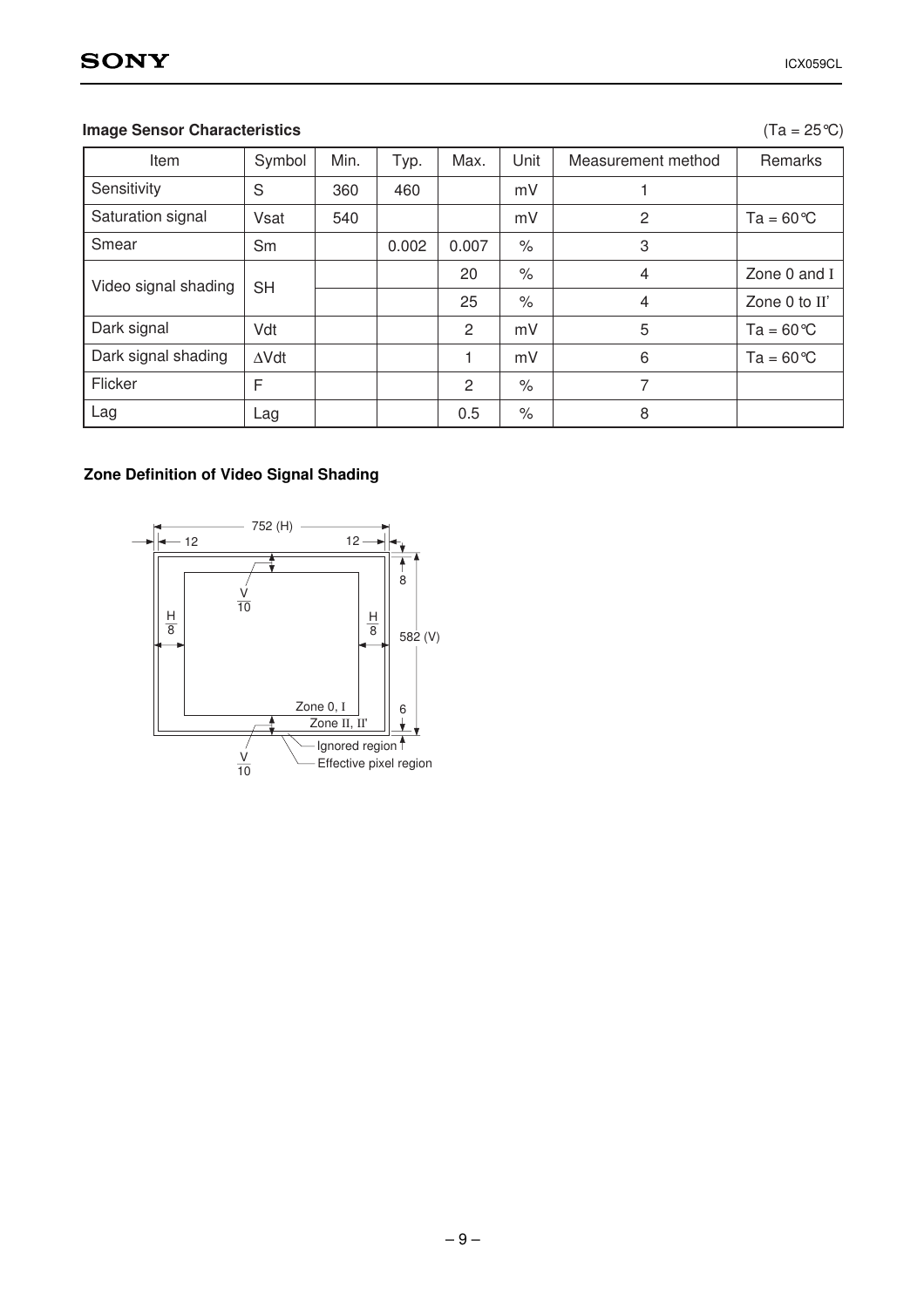#### Image Sensor Characteristics Measurement Method

#### Measurement conditions

- 1) In the following measurements, the substrate voltage and the reset gate clock voltage are set to the values indicated on the device, and the device drive conditions are at the typical values of the bias and clock voltage conditions.
- 2) In the following measurements, spot blemishes are excluded and, unless otherwise specified, the optical black (OB) level is used as the reference for the signal output, and the value measured at point [∗A] in the drive circuit example is used.

#### Definition of standard imaging conditions

1) Standard imaging condition I:

Use a pattern box (luminance 706cd/m<sup>2</sup>, color temperature of 3200K halogen source) as a subject. (Pattern for evaluation is not applicable.) Use a testing standard lens with CM500S ( $t = 1.0$ mm) as an IR cut filter and image at F8. The luminous intensity to the sensor receiving surface at this point is defined as the standard sensitivity testing luminous intensity.

2) Standard imaging condition II:

Image a light source (color temperature of 3200K) with a uniformity of brightness within 2% at all angles. Use a testing standard lens with CM500S ( $t = 1.0$ mm) as an IR cut filter. The luminous intensity is adjusted to the value indicated in each testing item by the lens diaphragm.

1. Sensitivity

Set to standard imaging condition I. After selecting the electronic shutter mode with a shutter speed of 1/250s, measure the signal output (Vs) at the center of the screen and substitute the value into the following formula.

$$
S = Vs \times \frac{250}{50} [mV]
$$

2. Saturation signal

Set to standard imaging condition II. After adjusting the luminous intensity to 10 times the intensity with average value of the signal output, 200mV, measure the minimum value of the signal output.

3. Smear

Set to standard imaging condition II. With the lens diaphragm at F5.6 to F8, adjust the luminous intensity to 500 times the intensity with average value of the signal output, 200mV. When the readout clock is stopped and the charge drain is executed by the electronic shutter at the respective H blankings, measure the maximum value VSm [mV] of the signal output and substitute the value into the following formula.

$$
\text{Sm} = \frac{\text{VSm}}{200} \times \frac{1}{500} \times \frac{1}{10} \times 100 \, [\%] \, (1/10\text{V method conversion value})
$$

4. Video signal shading

Set to standard imaging condition II. With the lens diaphragm at F5.6 to F8, adjust the luminous intensity so that the average value of the signal output is 200mV. Then measure the maximum (Vmax  $[mV]$ ) and minimum (Vmin [mV]) values of the signal output and substitute the values into the following formula.

 $SH = (Vmax - Vmin)/200 \times 100$  [%]

5. Dark signal

Measure the average value of the signal output (Vdt  $[mV]$ ) with the device ambient temperature 60 °C and the device in the light-obstructed state, using the horizontal idle transfer level as a reference.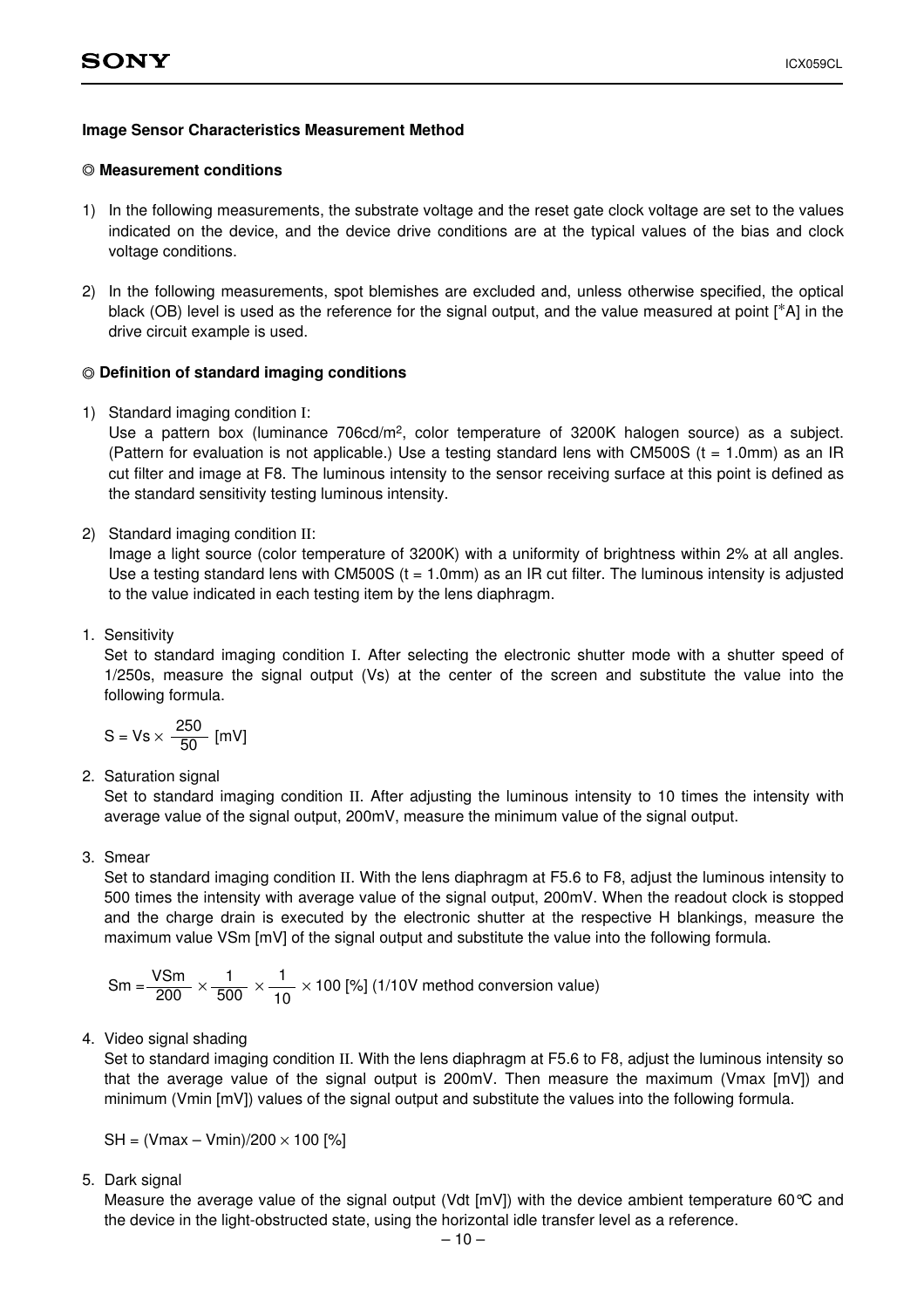6. Dark signal shading

After measuring 5, measure the maximum (Vdmax [mV]) and minimum (Vdmin [mV]) values of the dark signal output and substitute the values into the following formula.

 $\Delta Vdt = Vdmax - Vdmin$  [mV]

7. Flicker

Set to standard imaging condition II. Adjust the luminous intensity so that the average value of the signal output is 200mV, and then measure the difference in the signal level between fields (ΔVf [mV]). Then substitute the value into the following formula.

 $F = (\Delta Vf/200) \times 100$  [%]

#### 8. Lag

Adjust the signal output value generated by strobe light to 200mV. After setting the strobe light so that it strobes with the following timing, measure the residual signal (Vlag). Substitute the value into the following formula.

 $Lag = (Vlag/200) \times 100$  [%]

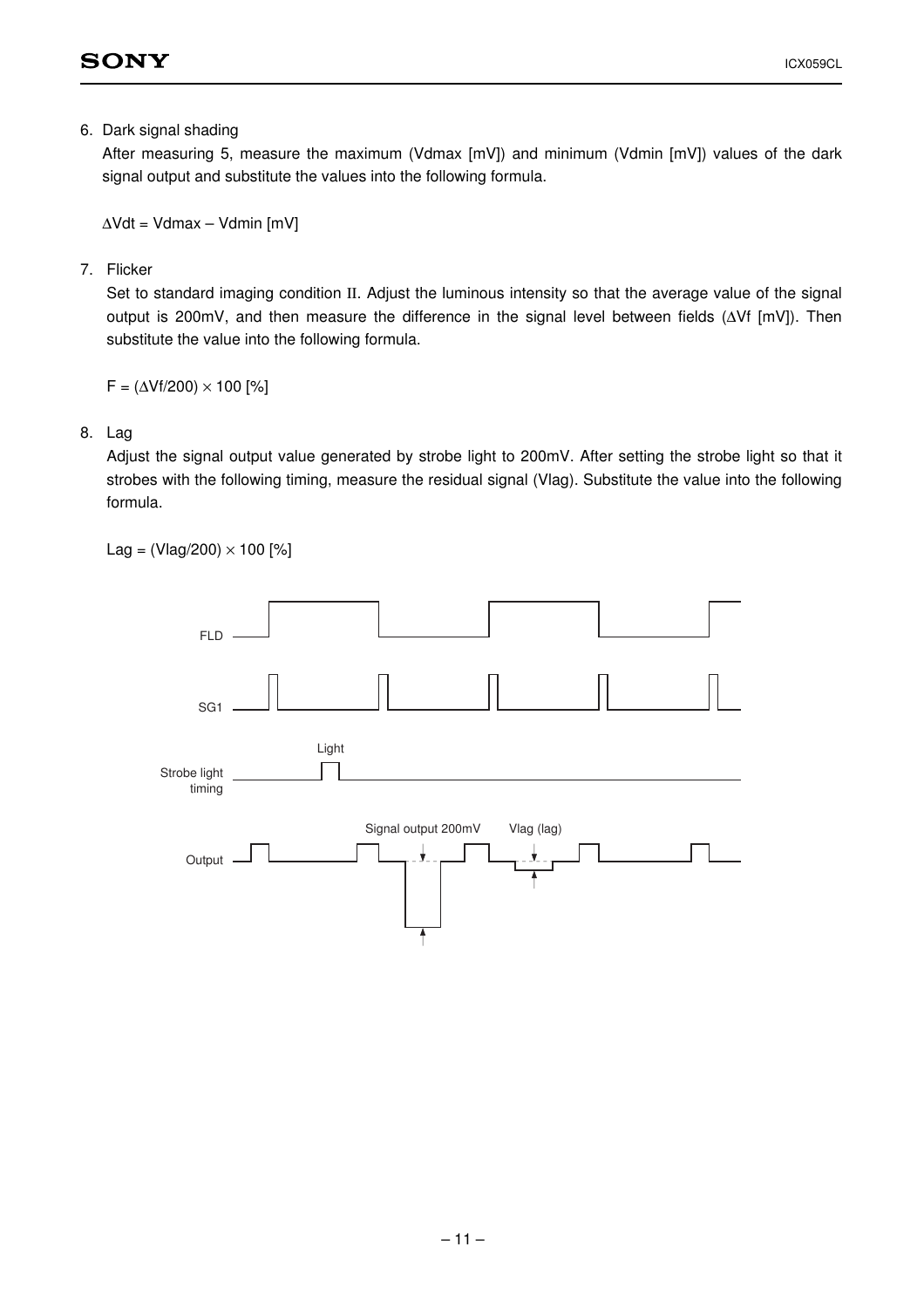

**Drive Circuit** Drive Circuit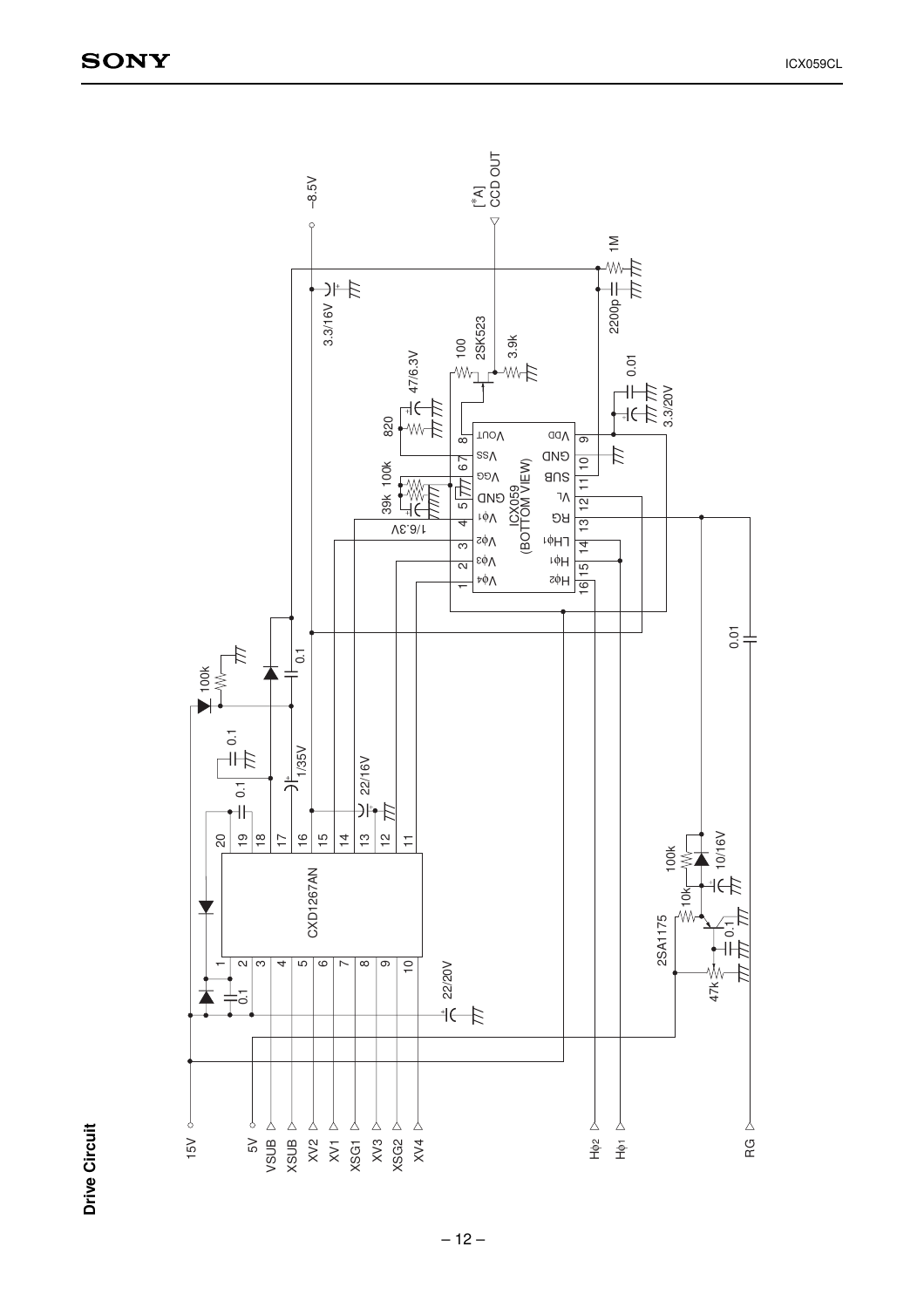## Spectral Sensitivity Characteristics

(Includes lens characteristics, excludes light source characteristics)





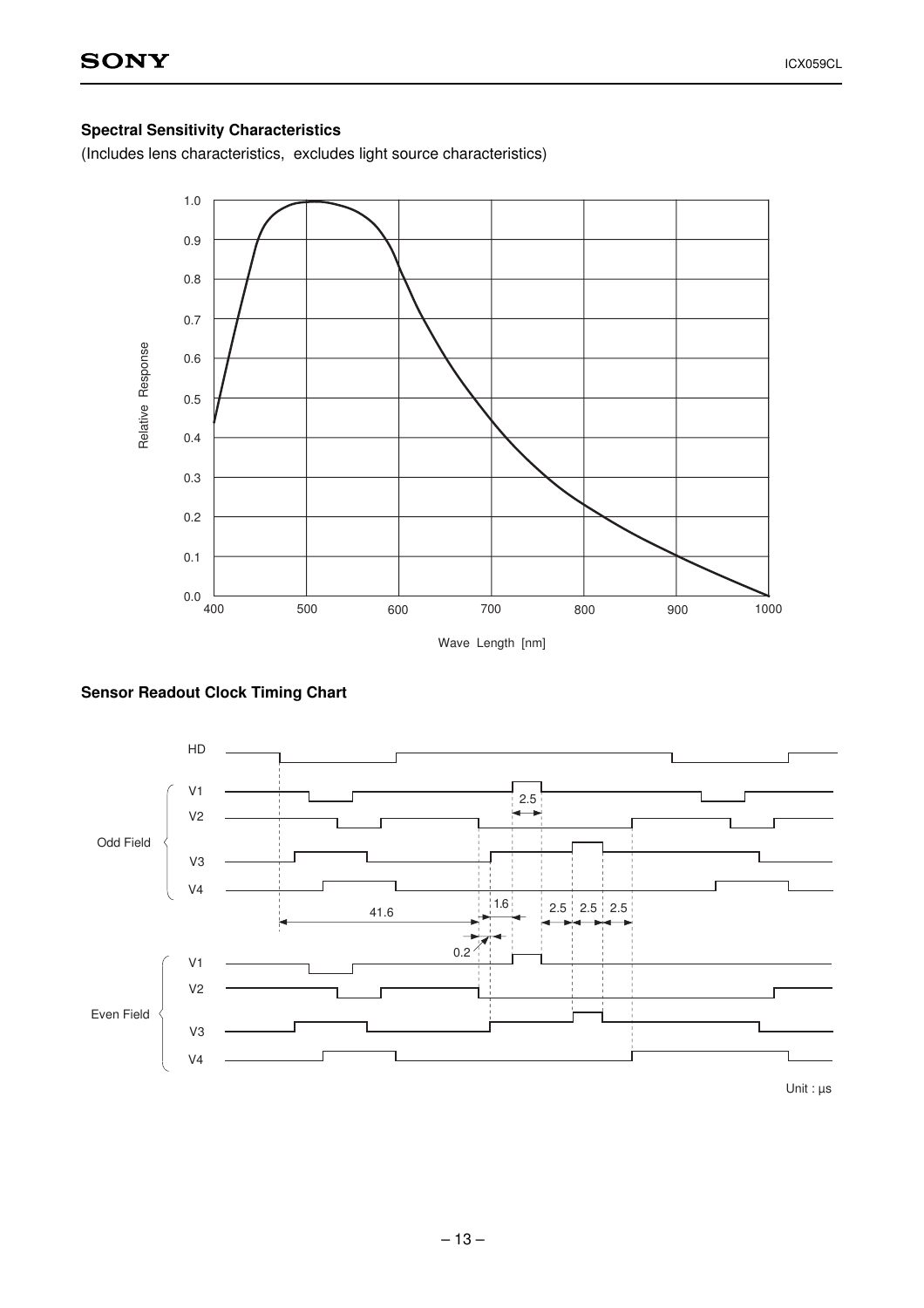

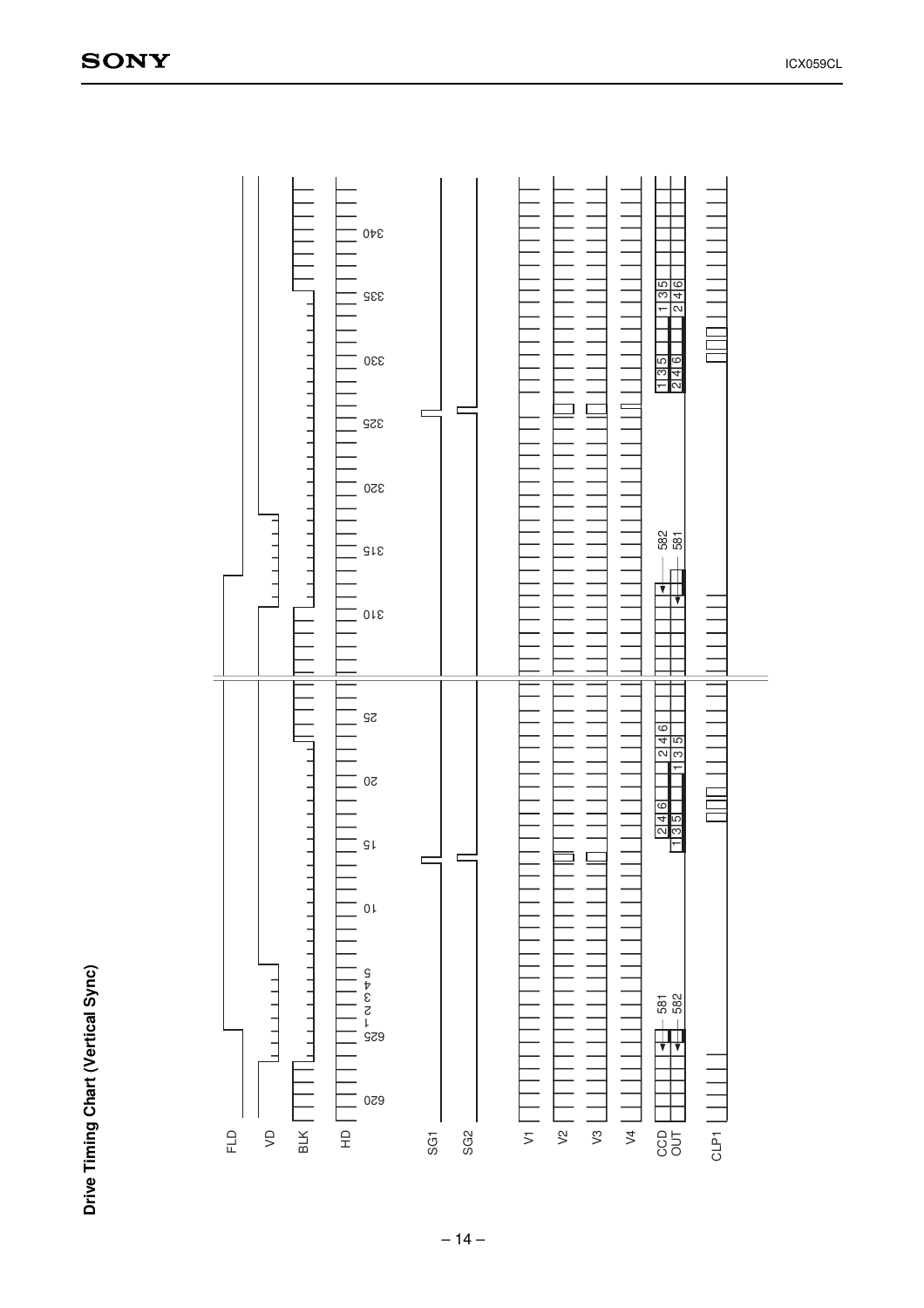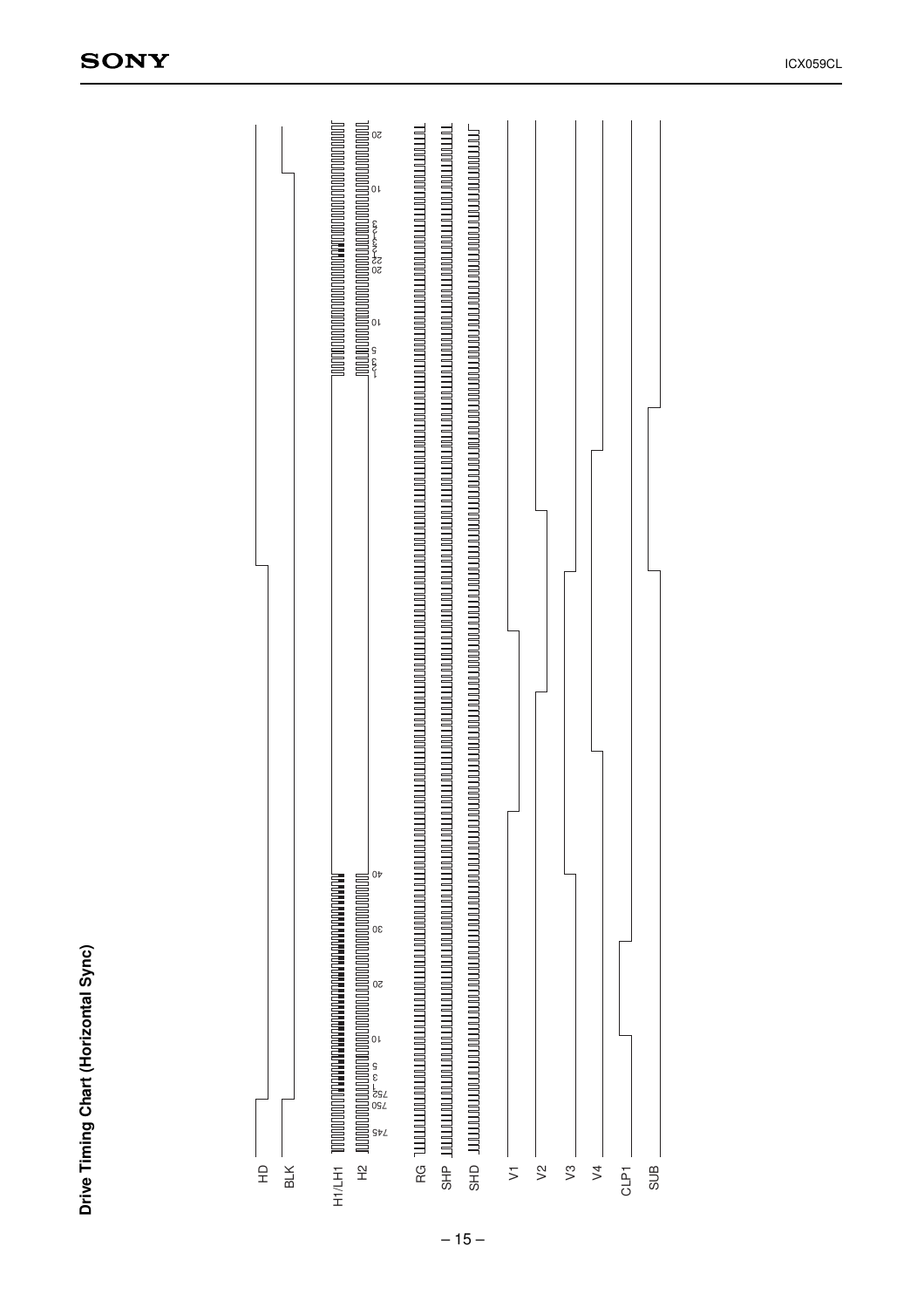#### Notes on Handling

1) Static charge prevention

CCD image sensors are easily damaged by static discharge. Before handling be sure to take the following protective measures.

- a) Either handle bare handed or use non-chargeable gloves, clothes or material.
	- Also use conductive shoes.
- b) When handling directly use an earth band.
- c) Install a conductive mat on the floor or working table to prevent the generation of static electricity.
- d) Ionized air is recommended for discharge when handling CCD image sensor.
- e) For the shipment of mounted substrates, use boxes treated for the prevention of static charges.
- 2) Soldering
	- a) Make sure the package temperature does not exceed 80°C.
	- b) Solder dipping in a mounting furnace causes damage to the glass and other defects. Use a ground 30W soldering iron and solder each pin in less than 2 seconds. For repairs and remount, cool sufficiently.
	- c) To dismount an image sensor, do not use a solder suction equipment. When using an electric desoldering tool, use a thermal controller of the zero cross On/Off type and connect it to ground.
- 3) Dust and dirt protection

Image sensors are packed and delivered by taking care of protecting its glass plates from harmful dust and dirt. Clean glass plates with the following operation as required, and use them.

- a) Perform all assembly operations in a clean room (class 1000 or less).
- b) Do not either touch glass plates by hand or have any object come in contact with glass surfaces. Should dirt stick to a glass surface, blow it off with an air blower. (For dirt stuck through static electricity ionized air is recommended.)
- c) Clean with a cotton bud and ethyl alcohol if the grease stained. Be careful not to scratch the glass.
- d) Keep in a case to protect from dust and dirt. To prevent dew condensation, preheat or precool when moving to a room with great temperature differences.
- e) When a protective tape is applied before shipping, just before use remove the tape applied for electrostatic protection. Do not reuse the tape.
- 4) Installing (attaching)
	- a) Remain within the following limits when applying a static load to the package. Do not apply any load more than 0.7mm inside the outer perimeter of the glass portion, and do not apply any load or impact to limited portions. (This may cause cracks in the package.)



b) If a load is applied to the entire surface by a hard component, bending stress may be generated and the package may fracture, etc., depending on the flatness of the bottom of the package. Therefore, for installation, use either an elastic load, such as a spring plate, or an adhesive.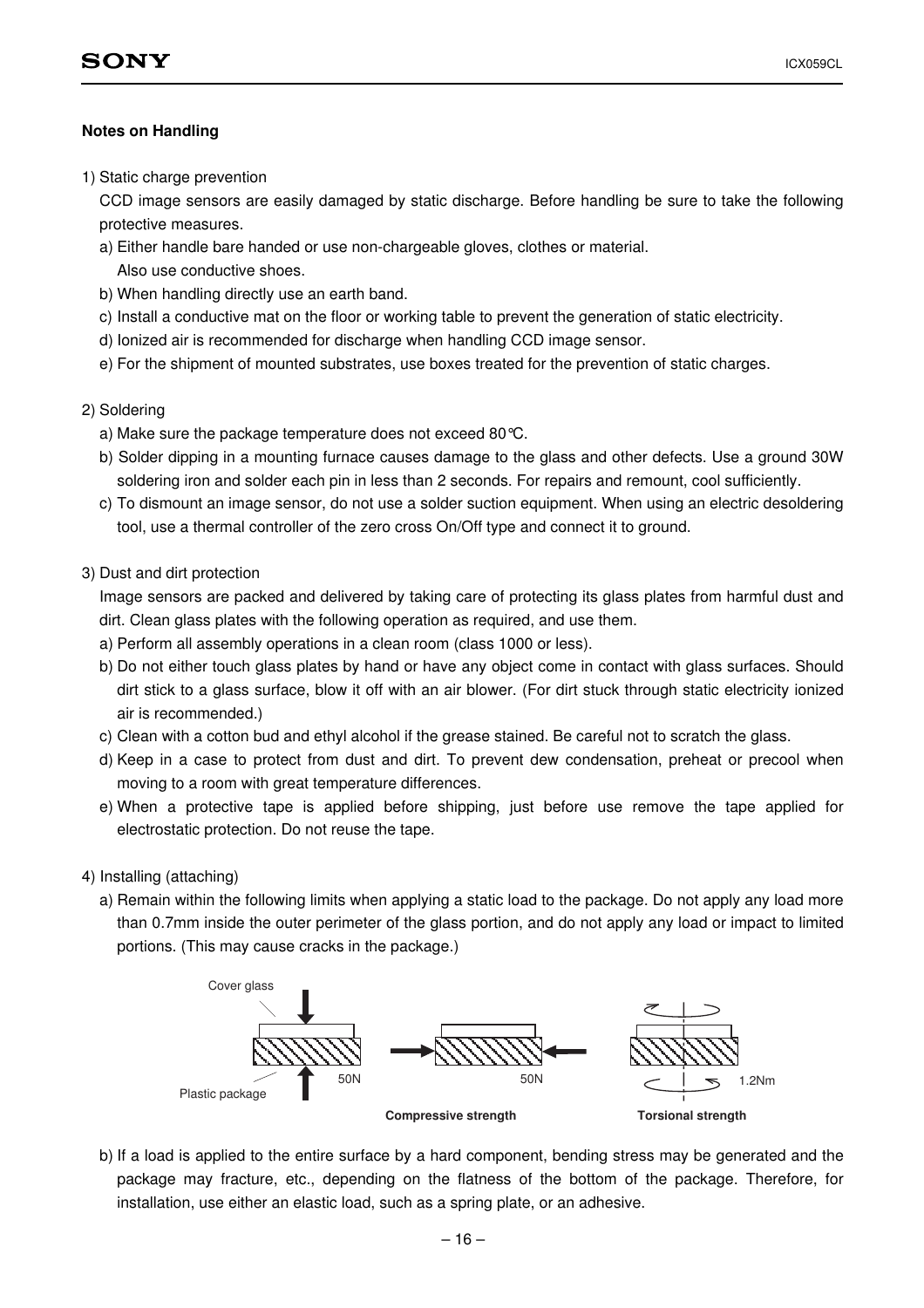- c) The adhesive may cause the marking on the rear surface to disappear, especially in case the regulated voltage value is indicated on the rear surface. Therefore, the adhesive should not be applied to this area, and indicated values should be transferred to the other locations as a precaution.
- d) The notch of the package is used for directional index, and that can not be used for reference of fixing. In addition, the cover glass and seal resin may overlap with the notch of the package.
- e) If the lead bend repeatedly and the metal, etc., clash or rub against the package, the dust may be generated by the fragments of resin.
- f) Acrylate anaerobic adhesives are generally used to attach CCD image sensors. In addition, cyanoacrylate instantaneous adhesives are sometimes used jointly with acrylate anaerobic adhesives. (reference)

#### 5) Others

- a) Do not expose to strong light (sun rays) for long periods. For continuous using under cruel condition exceeding the normal using condition, consult our company.
- b) Exposure to high temperature or humidity will affect the characteristics. Accordingly avoid storage or usage in such conditions.
- c) The brown stain may be seen on the bottom or side of the package. But this does not affect the CCD characteristics.